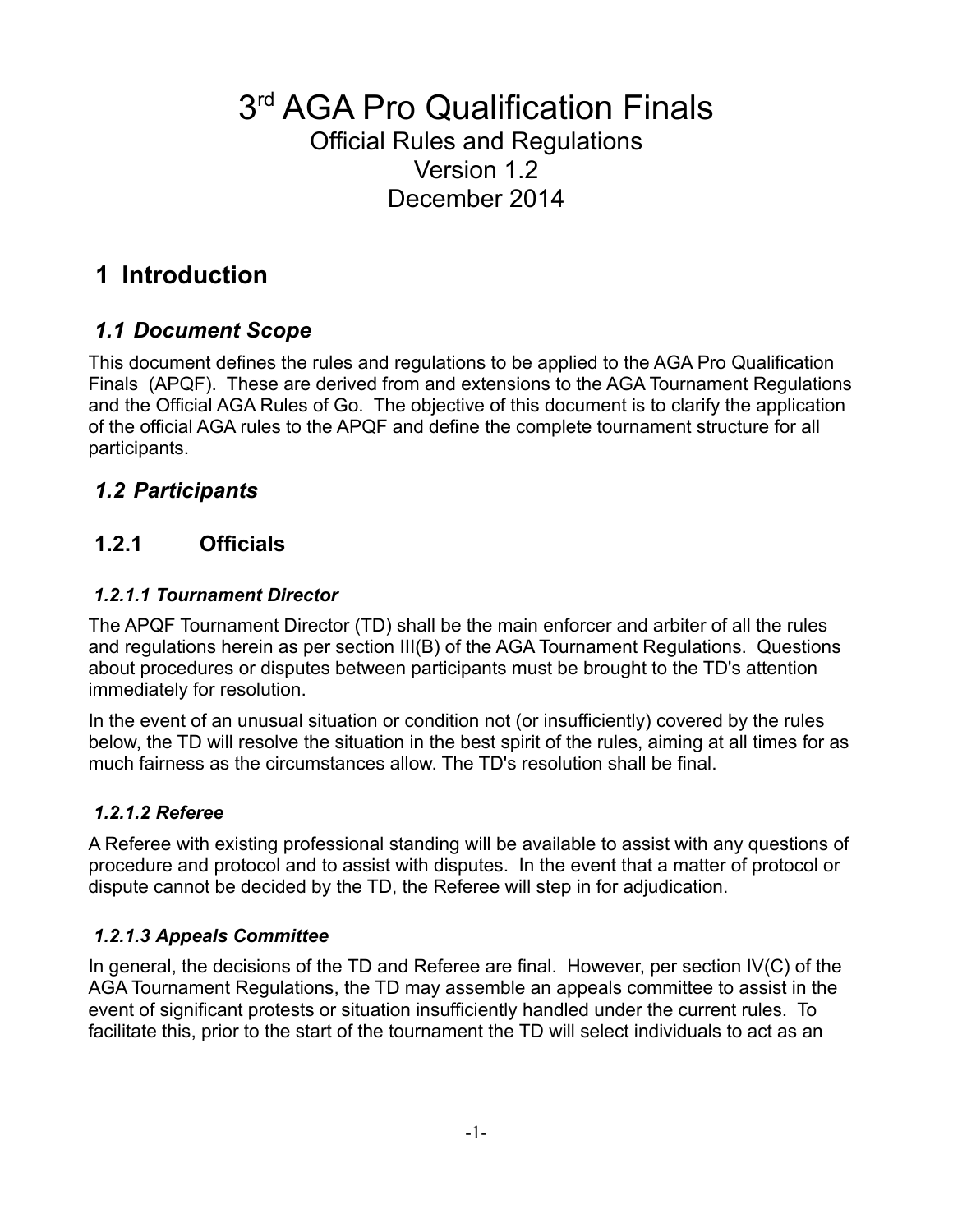appeals committee. The committee members will include at least one officer of the American Go Association and one credentialed professional player. This committee shall only be engaged in the event of formal dispute and the committee's decisions will be final and binding.

# **1.2.2 Eligibility**

Players and alternates must meet all the following requirements in order to participate in the APQF:

- 1. Each must be citizens of either the United States or Canada. A copy of proof of citizenship (birth certificate, front page of government-issued passport, naturalization documentation or similar) must be presented prior to participation in the APQF. These will be kept on file with the AGA Pro System Committee.
- 2. Each must have participated in certified qualifying rounds or been invited and passed the requirements for invitation.

## **1.2.3 Participation**

Except as noted below, players are expected to participate in all rounds of the APQF. Players are expected to be fully familiar with the game rules, tournament procedures and requirements and to abide by all regulations at all times. Failure to comply may result in disciplinary action, including removal from the competition and/or prohibition from future competition. Any questions or concerns regarding the rules and regulations should be brought to the TD prior to the start of the tournament. Any questions or concerns regarding the execution of a given tournament round must be presented to the TD prior to the start of the next round. Once a round has begun, the results of previous rounds are considered final.

# **2 Tournament Format**

The 2014 APQF shall be comprised of two parts, the APQF Round Robin Prelim (RRP) and the APQF Championship.

# *2.1 General*

#### **2.1.1 Schedule**

Games will start PROMPTLY at the round start time. Each day has 2 rounds scheduled: one in the morning, one in the afternoon.

- 1. Player orientation will be Saturday evening at 8 PM. At that time the rules and regulations will be reviewed. Attendance is mandatory so that everyone is completely clear on the procedures prior to game play on Friday.
- 2. The morning rounds will begin at **9:30 AM** and afternoon rounds will begin at **4:30 PM**. **THIS IS THE TIME THAT PLAY BEGINS**. Players should arrive at the playing room at least **5 minutes** prior to start time to ask questions and settle in.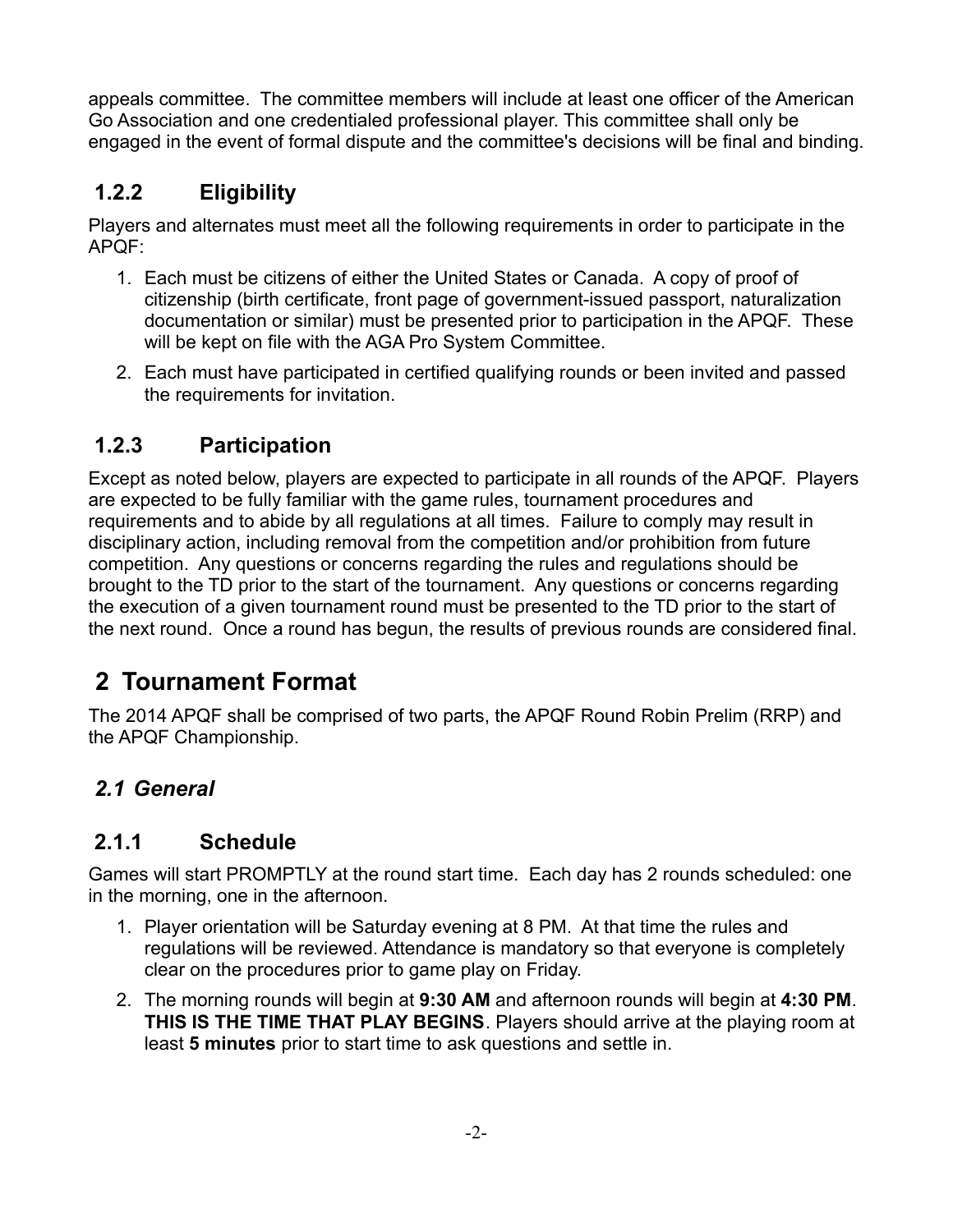- 3. Players arriving late will have twice the amount of time late subtracted from their main time.
- 4. If a player is 30 minutes late, the player forfeits the game.

# **2.1.2 Conduct**

The following are expectations for conduct throughout the tournament:

- 1. Players must be on time for all scheduled games.
- 2. No byes are permitted for any reason. Non-participation in a round will result in removal from the competition.
- 3. Late arrival at any scheduled game 3 or more times may result in removal from the competition at the discretion of the officials.
- 4. Players will conduct themselves with decorum at all times. Excessive noise (rattling stones, continued muttering, etc.) may result in a warning from the TD. Continued disruption may result in forfeit. Any concerns or disputes must be brought to the Tournament Director's attention immediately.
- 5. During their games, players may not speak to anyone other than the Tournament Director. While there may be some leeway for unusual circumstances, in general once the first move has been played there is to be no verbal communication between the players except:
	- a) to clarify whose move it is,
	- b) to pass, and
	- c) to resign.
- 6. No reference materials, either hard copy or electronic, are permitted at any time during a game in progress. No consultation with anyone is permitted during the games. In the event of procedural questions, contact the TD.
- 7. No communication or other electronic devices (computers, phones, music, headphones, etc.) may be used by players during a game in progress. This includes during any breaks. In the event of emergency, please contact the TD.
- 8. Game clocks will be started at the beginning of the round and may only be paused for:
	- a) meal break,
	- b) dispute resolution,
	- c) unexpected situation or disruption,
	- d) medical intervention, and
	- e) end of game counting.
- 9. Interference by spectators will not be permitted at any time. Please call for TD or referee to remove anyone causing a distraction.
- 10. Games are considered concluded only when: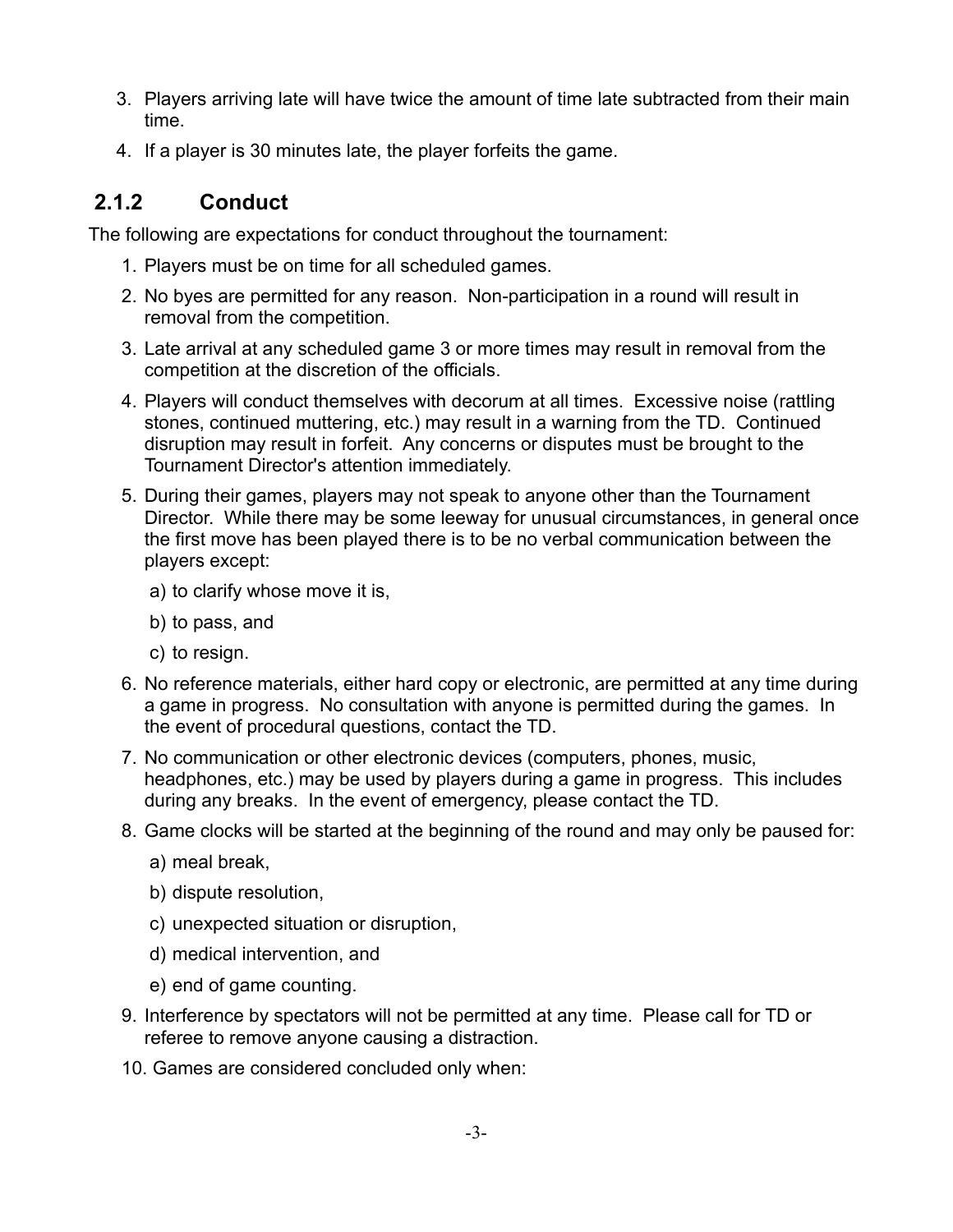- a) one player has resigned and this is understood by the other player, or
- b) counting is completed and BOTH players agree on the result, and
- c) the result has been reported to the Tournament Director.

#### **2.1.3 Spectators**

Every effort will be made to keep spectators out of the way of all players during game play. It is not permitted to speak to spectators at any time during play, even if they attempt to initiate the conversation. Direct them to or alert the TD as needed to remove distractions.

#### **CELL PHONES ARE NOT PERMITTED IN THE GAME ROOM. Any sound created by such will result in removal from the playing area.**

#### **2.1.4 Game Recorders and Reporters**

Game Recorders may be assigned to any or all games during this tournament. While it is understood that recording and reporting on the games is important to entertain and inform Go fans, the primary purpose of this event is the selection of professional players. To this end, all spectators, but especially those who may have some form of interaction with the players during the games, must observe these guidelines and restrictions.

#### *2.1.4.1 Recorder Guidelines*

Game Recorders using electronic devices for recording or broadcasting games must observe the following rules:

- 1. No interaction with the players during a game in progress is permitted in any form and at any time. Do not attempt to help with anything except by direction of the TD.
- 2. If a player asks a question, or asks to see something on the game record, please call for the Tournament Director.
- 3. Game recorders may not have any software running during the games other than that needed for recording or broadcast. Access to Go on-line reference materials is especially prohibited.
- 4. Recorders may not use software to work out possible lines of play during active games, including hovering cursors over the board. They should also avoid anticipating cursors over expected areas of play, except when rapid play makes expediency necessary.
- 5. Broadcasting games on Go servers is permitted, but no chat windows may be visible at any time. This includes commentary on the game itself. Recorders may not read anything being said about the game in progress or offer any further commentary or opinion during the game.
- 6. Some descriptive commentary may be entered but ONLY if it can be done without violating rule 4. Recorders are NOT to be answering general questions about the game or typing anything beyond the transmission of the moves.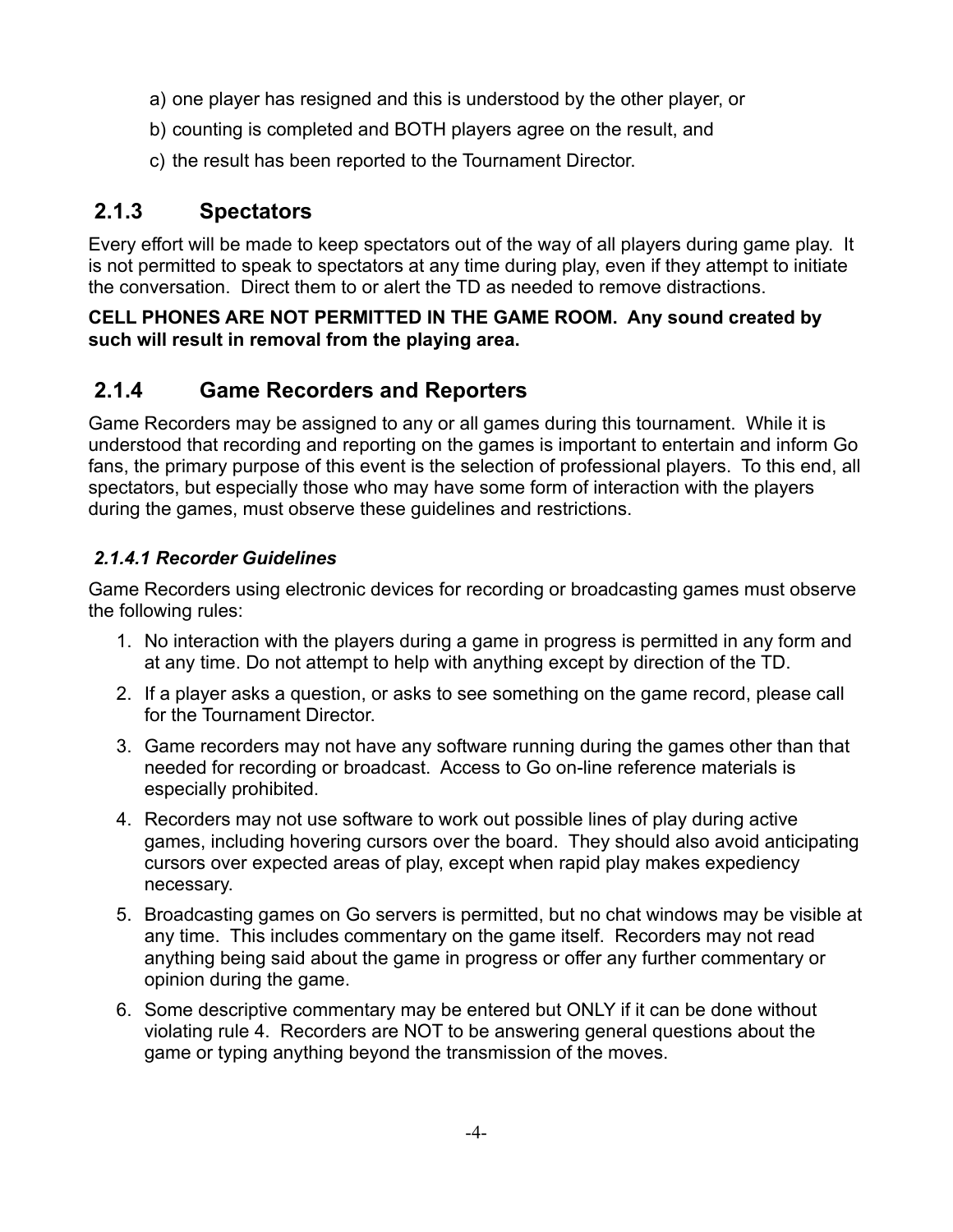#### *2.1.4.2 Reporting guidelines*

Reporters, photographers and videographers are permitted within the playing area, but must follow these guidelines at all times:

- 1. All observers must maintain a respectful distance from the players during the games. Leaning on tables or crowding the player space is not permitted. If boundaries have been marked off, they must be respected at all times.
- 2. No observer may speak with a player at any time during an active game. No interviews, questions, notes or directed comments of any kind are permitted, including during meal breaks.
- 3. Games adjourned for lunch or dinner breaks will be covered and may not be viewed by anyone during break time.
- 4. Flash photography is permitted in the main playing area only during the first 15 minutes of each round: 9:30am-9:45am for the morning rounds, 4:30pm-4:45pm for the afternoon rounds. Flash photography will again be permitted after all games of the round are complete.

#### **2.1.5 Game Rules**

The following outlines the **AGA Professional Rules** to be used in the Promotional and Exhibition Leagues:

- 1. All games will be played by official AGA rules, except as noted below, which take precedence over published rules.
- 2. All games will be played even (no handicap).
- 3. **Time control:** 1:30 main time with 5 periods of 40 seconds overtime.
- 4. **Clocks:** The clocks are not paused except when needed for meal breaks or other conditions as stated above. In the event of an unusual situation or disruption (such as a dropped stone disturbing the board) the players should pause the clock immediately and summon the TD for resolution. To avoid further confusion, please do NOT attempt to repair the situation without the TD present.
- 5. **Meal breaks:** As needed to comply with availability, the TD will announce when breaks for meals may be taken. The TD may ask if players are prepared for a break or the players may raise a hand to request one. The process for adjournment is as follows:
	- a) Breaks for lunch in the morning games are set for 12 Noon to 1 PM.
	- b) Breaks for dinner in the afternoon games are set for 7 PM to 8 PM.
	- c) The players may agree not to break and continue playing through. However if either one of the players wishes to break, then there will be a break.
	- d) The TD will observe the players until the player whose move it is indicates readiness to play. During that time the opponent's time and prisoners for both sides are recorded.
	- e) When the player is ready to move, the clock is stopped and the time recorded. At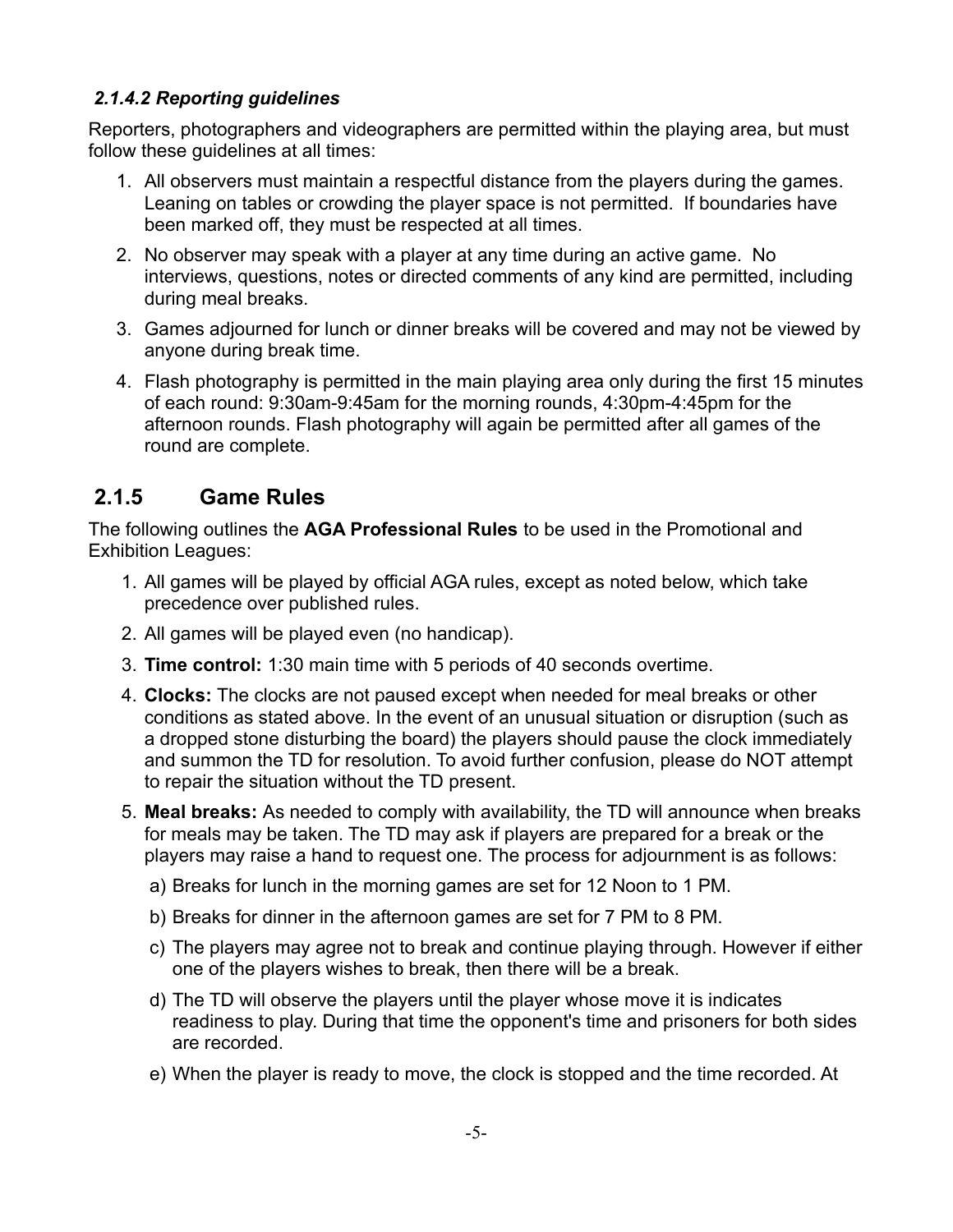that time, the opponent will verify the times, prisoner counts and time to resume. The opponent then leaves the room.

- f) The player whose move it is will seal their move with the TD. The board will be covered during the break and neither player may view the board or game record during this time.
- g) Any game recording in progress must be put away during the break and made available to no one except the TD and referee.
- h) Absolutely no talking about the games, use of electronic equipment, reference materials, etc., will be permitted by players during a break.
- i) If players return prior to the resume time and wish to continue, they may do so at the discretion of the TD.
- j) No games may resume without TD present.
- k) If players are more than 5 minutes late for a resume time, the TD may continue the game and resume clocks even if one or both players are not present.
- 6. Japanese-style counting will be used for ALL games. The only exception will be in the event of dispute over prisoners when the TD may call for Chinese counting.
- 7. Players are presumed to understand the use of the "pass stone" in AGA Tournament games and play accordingly. Players are to fill in all dame as appropriate with this rule.
- 8. **Illegal moves:** Any illegal move, such as retaking a ko out of turn or playing two moves in a row will result in an immediate FORFEIT.
- 9. Players choosing to resign should make their decision clear and unambiguous. After resigning, please ensure that the opponent has clearly understood the intention. Resignation may be indicated by either:
	- a) placing 2 stones simultaneously on the board, or
	- b) saying clearly, "I resign".

#### *2.2 APQF Round Robin Prelim*

The APQF Round Robin Prelim (RRP) gives each player the opportunity to play with each of the other participants. The results of the RRP will determine the seed order for the APQF Championship.

#### **2.2.1 Players**

The APQF RRP will consist of 8 players. Additional eligible alternates may be invited but they will participate in the tournament only in the event that one or more of the scheduled players are unavailable or unable to participate in the first round.

#### **2.2.2 Format**

The APQF RRP will be a Round Robin tournament, in which each participant plays each of the other participants exactly once. Pairings for each round will be announced 10 minutes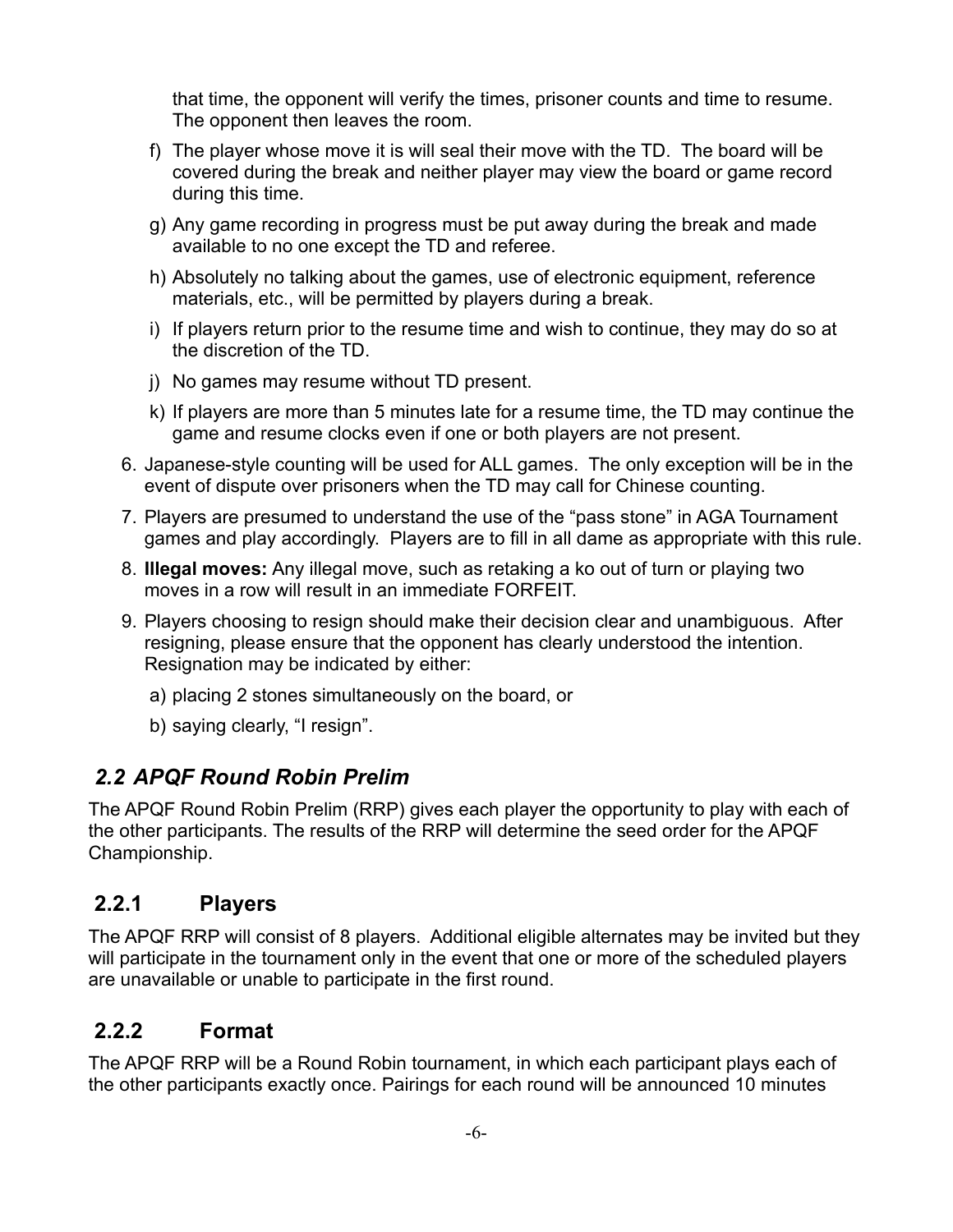prior to the start of each round. All games will be played even and players will draw for color each round.

#### **2.2.3 Results**

The results of the tournament will be determined:

- 1. by the number of wins;
- 2. by the result(s) of the head-to-head game(s), in the event of a tie; and
- 3. by AGA/CGA rating, in the event of a tie that cannot be resolved by step (2).

These results are only used to determine the seed order for the Championship.

# *2.3 APQF Championship*

All 8 players from the APQF RRP will then participate in the APQF Championship.

#### **2.3.1 Format**

The APQF Championship is a modified **single-elimination** tournament, whereby one player will emerge with the designation of Professional and two players will be named as seeds for next year's tournament.

#### **2.3.2 Seeding**

Players will be seeded into the tournament by their ranking from APQF RRP. This list will be published prior to the first round of the Championship and any disputes must be made prior to the first round of play.

#### *2.3.2.1 Pairings*

Appendix A shows the pairing chart for the Championship. Players are promoted based on the results of MATCHES with opponents. A match may consist of either a Best-of-Three (Bo3), or Best-of-Five (Bo5) competition, as explained below.

#### *2.3.2.2 Matches*

The format for each match is as follows:

- 1. Games 1A-1D and 2A-2D are all Bo3 matches where the first game in the Bo3 is counted as the result between the players in the RRP.
- 2. The first game played in each Championship match will therefore have the colors reversed from what was played in the RRP. If a third game is needed, the players will draw for color.
- 3. Parings will proceed per the chart in Appendix A. The tournament is scored as a single elimination, but all players continue to play all matches to produce a fully-ranked field. Effectively, tied records are broken by who won earlier (elimination-style).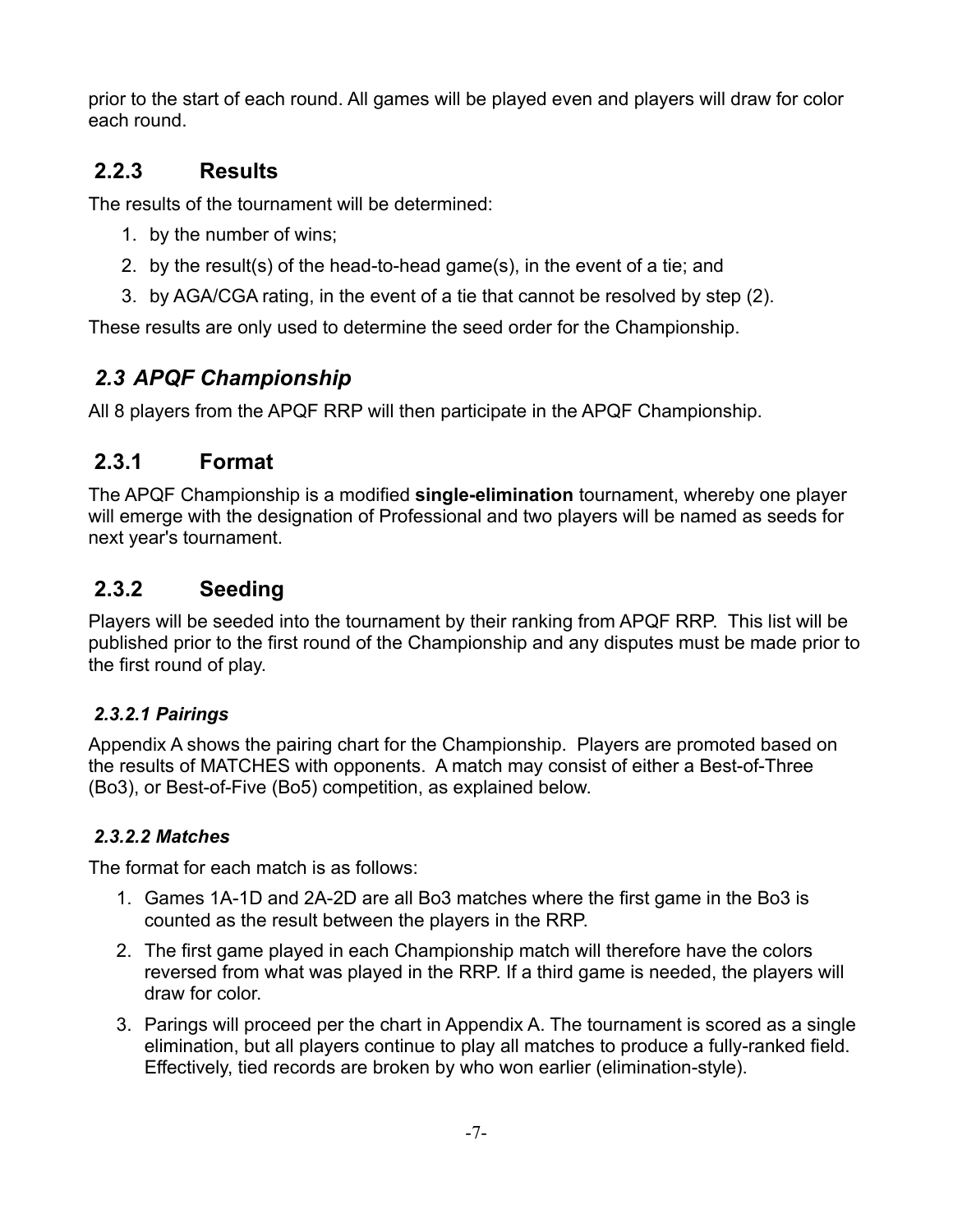- 4. Matches will be paired as soon as results of previous matches are decided (1 or 2 games). This will eliminate as much as possible waiting around for longer matches to conclude.
- 5. Games 3A-B are either Bo3 or Bo5 matches. If the early completion of prior matches adds a slot so that a Bo5 may be played, then the match will proceed accordingly, still with the first game decided by the RRP. (Games 3C-D will be Bo3, regardless.)
- 6. Any questions or concerns about the match structure must be raised with the TD prior to the first round of Championship play.

#### *2.3.2.3 Standings*

The chart in Appendix A shows the progress through the tournament and the positions won at the end. The results of the Championship will result in one player promoted to the rank of Professional 1 Dan and two players selected as seeds into next year's APQF tournament.